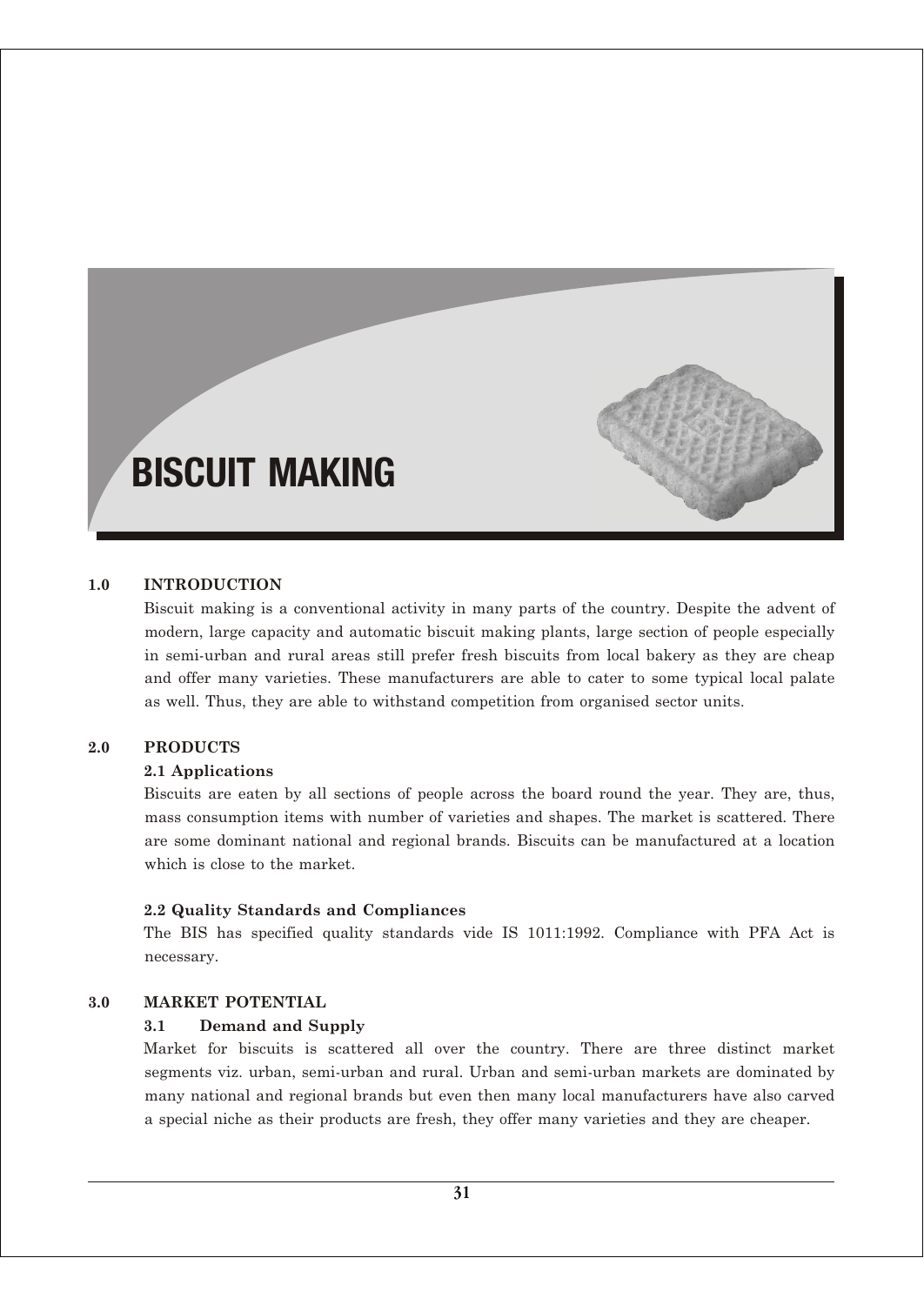# **3.2 Marketing Strategy:**

Rural and certain semi-urban markets are mainly captured by small manufacturers. This note primarily suggests to enter this market. Apart from domestic customers, there is a vast market at bus and taxi stands, railway stations, weekly hats or bazaars, highway eateries or dhabas and melas or fairs. A small delivery vehicle can take care of destinations located in the vicinity of about 50-60 km. Attractive margins to traders/retailers will be crucial.

# **4.0 MANUFACTURING PROCESS**

The process is conventional and easy. Wheat flour along with other ingredients is mixed with water and dough is prepared. Then it is kept at a normal room temperature for about couple of hours to allow proper fermentation. Then it is placed in biscuit moulding trays and these trays are placed in oven for baking. After requisite baking, trays are taken out, cooled and biscuits are packed. The process flow chart is as under:



# **5.0 CAPITAL INPUTS**

# **5.1 Land and Building**

It is advisable to buy a readymade shed of around 75 sq.mtrs. rather than buying land and then undertaking construction. This would save cost as well as time. The main production area would occupy about 40 sq.mtrs. whereas a store-cum-packing room and sales counter would be accommodated in remaining 35 sq.mtrs. The total cost would be Rs. 1.25 lacs.

# **5.2 Plant and Machinery**

It is suggested to have installed production capacity to manufacture 50 tonnes of biscuits per year assuming working for about 330 days for 12-14 hours every day. This would require following set-up.

| Item                                      | Qty.  | Price (Rs.) |
|-------------------------------------------|-------|-------------|
| Flour Sifter                              |       | 5,000       |
| Dough Kneader-50Kgs Capacity              |       | 50,000      |
| Electrically-operated Oven-Size 48 inches |       | 80,000      |
| <b>Biscuit Moulding Trays</b>             | 20    | 30,000      |
| Delivery Vehicle                          |       | 1,50,000    |
|                                           | Total | 3,15,000    |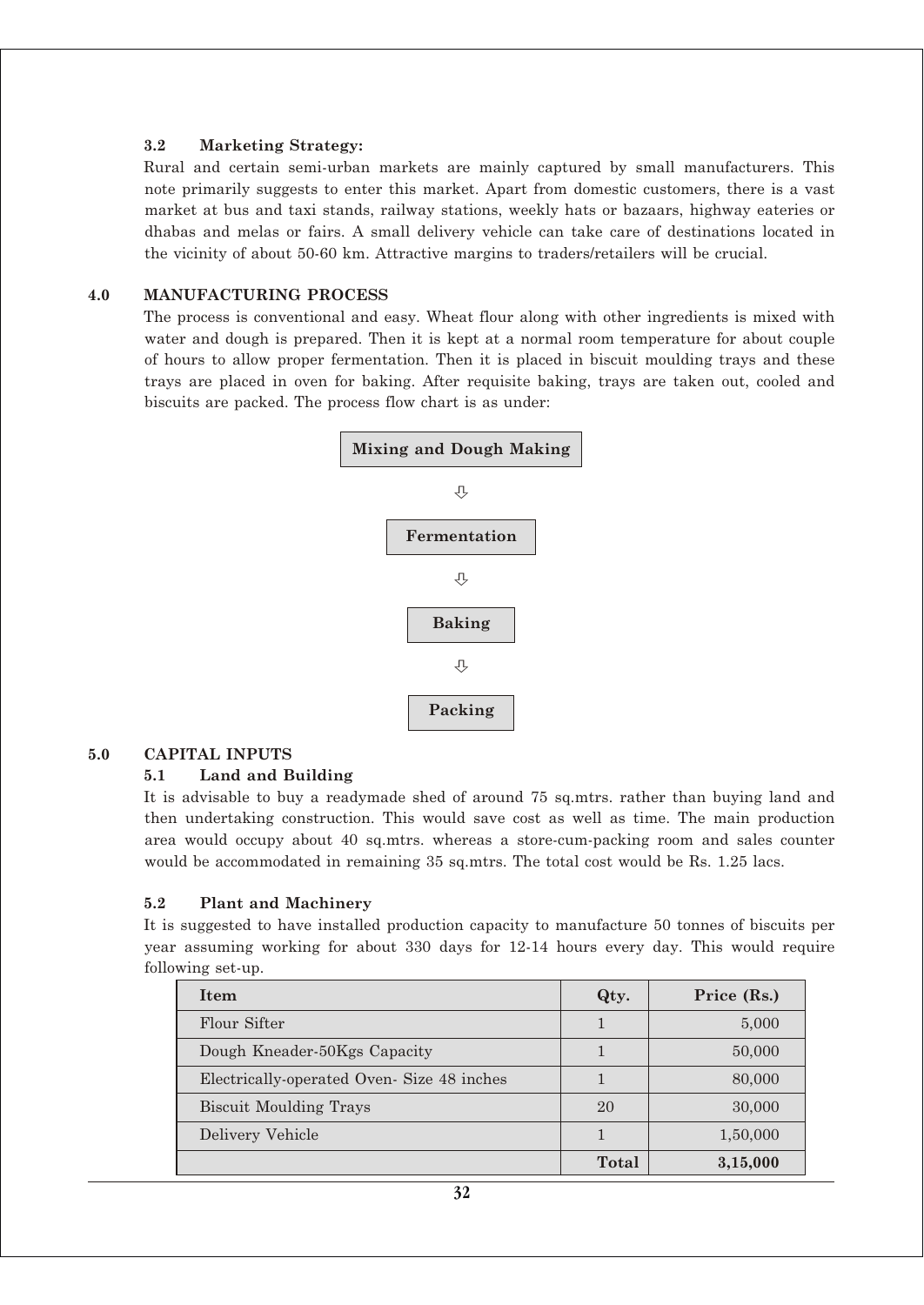# **5.3 Miscellaneous Assets**

Other assets like storage facilities, furniture and fixtures, weighing scales, sealing and wrapping machine and glass covered display counter for sales would need investment of about Rs. 90,000/-.

# **5.4 Utilities**

Electricity requirement shall be 20 HP whereas daily consumption of water for process and potable and sanitation purposes will be around 500 ltrs.

# **5.5 Raw Materials**

The all important raw material will be wheat flour. The requirement will not be substantial but supply arrangements with flour mill of the region would ensure smooth supplies. Other items like yeast, sugar, ghee, milk powder, salt, edible colours, flavours etc. will be required in small quantities. Packing wrappers and polythene bags will be the packing materials.

# **6.0 MANPOWER REQUIREMENTS**

| <b>Particulars</b>   | Nos.           | Monthly<br>Salary (Rs.) | <b>Total Monthly</b><br>Salary (Rs.) |
|----------------------|----------------|-------------------------|--------------------------------------|
| Skilled Worker       |                | 2,500                   | 2,500                                |
| Semi-skilled Workers | $\overline{2}$ | 1,750                   | 3,500                                |
| Salesmen             |                | 2,000                   | 2,000                                |
| Driver-cum-Salesman  |                | 2,000                   | 2,000                                |
|                      |                | Total                   | 10,000                               |

# **7.0 TENTATIVE IMPLEMENTATION SCHEDULE**

| Activity                                                          | Period (in months) |
|-------------------------------------------------------------------|--------------------|
| Application and sanction of loan                                  | 1.5                |
| Site selection and commencement of civil work                     | 0.5                |
| Completion of civil work and placement of<br>orders for machinery | 1.5                |
| Erection, installation and trial runs                             | 0.5                |

# **8.0 DETAILS OF THE PROPOSED PROJECT**

# **8.1 Building**

Readymade shed of around 75 sq.mtrs. will be sufficient as explained earlier. Its cost is assumed to be Rs. 1.25 lacs.

# **8.2 Plant and Machinery**

The total cost under this head is likely to be Rs. 3.15 lacs as detailed earlier.

# **8.3 Miscellaneous Assets**

A provision of Rs. 0.90 lac would take care of all the requirements.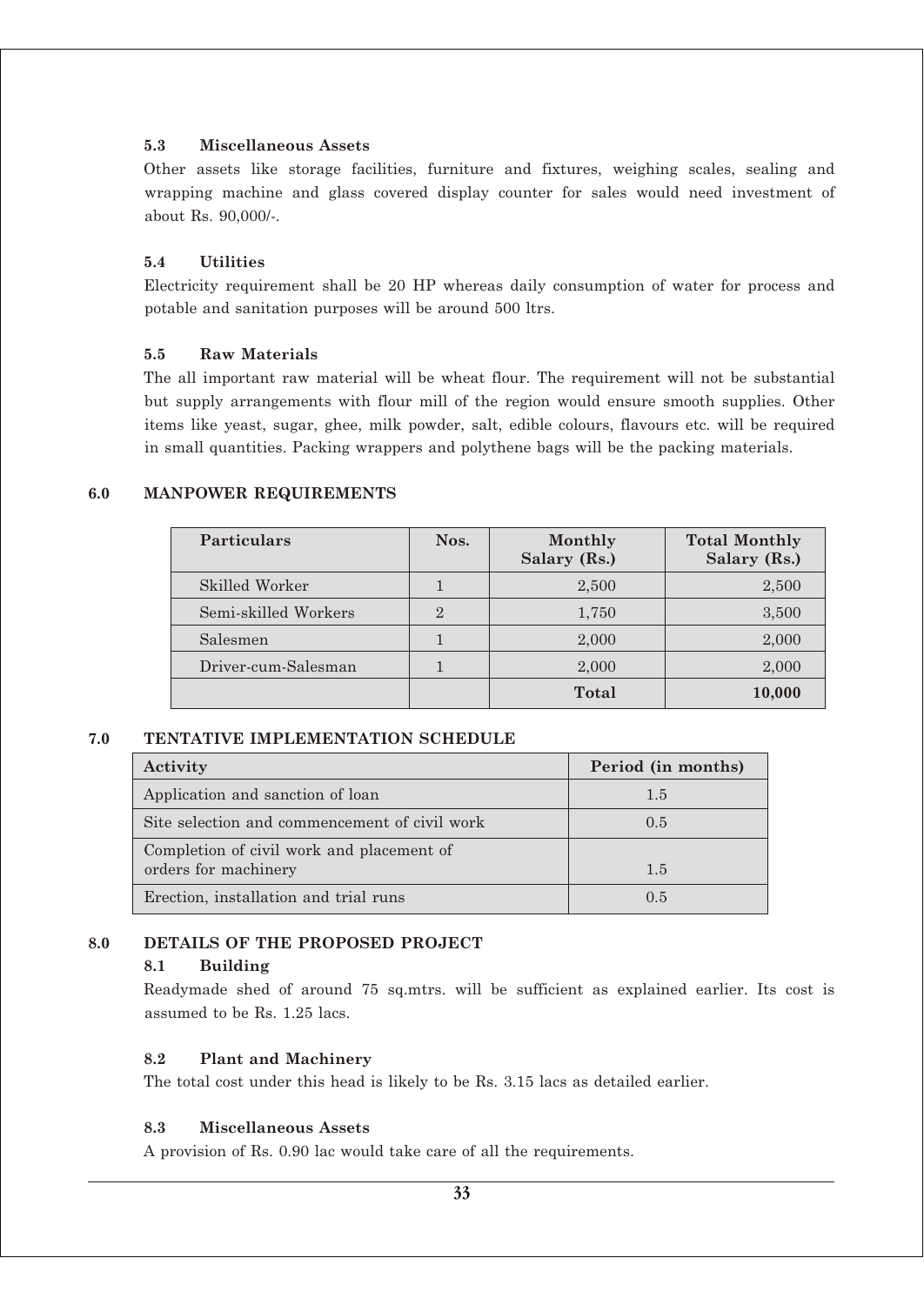# **8.4 Preliminary & Pre-operative Expenses**

A provision of Rs. 50,000/- would take care of pre-production expenses like establishment, administrative and legal charges, travelling, interest during implementation, trial runs etc.

# **8.5 Working Capital Requirement**

It is assumed that the plant would operate at 60% activity level in the first year for which following working capital will be required:

|  | (Rs. in lacs) |
|--|---------------|
|  |               |

| <b>Particulars</b>            | Period              | Margin | Total | Bank  | <b>Promoters</b> |
|-------------------------------|---------------------|--------|-------|-------|------------------|
| <b>Stock of Raw Materials</b> | $\frac{1}{2}$ Month | 30%    | 0.31  | 0.21  | 0.10             |
| Receivables                   | $\frac{1}{2}$ Month | 25%    | 0.70  | 0.53  | 0.17             |
| Working Expenses              | 1 Month             | 100%   | 0.25  | $- -$ | 0.25             |
|                               |                     | Total  | 1.26  | 0.74  | 0.52             |

# **8.6 Cost of the Project and Means of Financing**

|                                                    | (Rs. in lacs) |
|----------------------------------------------------|---------------|
| <b>Item</b>                                        | Amount        |
| Building                                           | 1.25          |
| Machinery                                          | 3.15          |
| Miscellaneous Assets                               | 0.90          |
| P&P Expenses                                       | 0.50          |
| Contingencies $@10\%$ on Building<br>and Machinery | 0.45          |
| Working Capital Margin                             | 0.52          |
| Total                                              | 6.77          |
| <b>Means of Finance</b>                            |               |
| Promoters' Contribution                            | 2.17          |
| Term Loan from Bank/FI                             | 4.60          |
| Total                                              | 6.77          |
| Debt Equity Ratio                                  | 2.12:1        |
| Promoters' Contribution                            | 31%           |

Financial assistance in the form of grant is available from the Ministry of Food Processing Industries, Govt. of India, towards expenditure on technical civil works and plant and machinery for eligible projects subject to certain terms and conditions.

# **9.0 PROFITABILITY CALCULATIONS**

# **9.1 Production Capacity and Build-up**

As against the installed production capacity of 50 tonnes, the actual capacity utilisation is expected to be 60% and 75% respectively during first 2 years.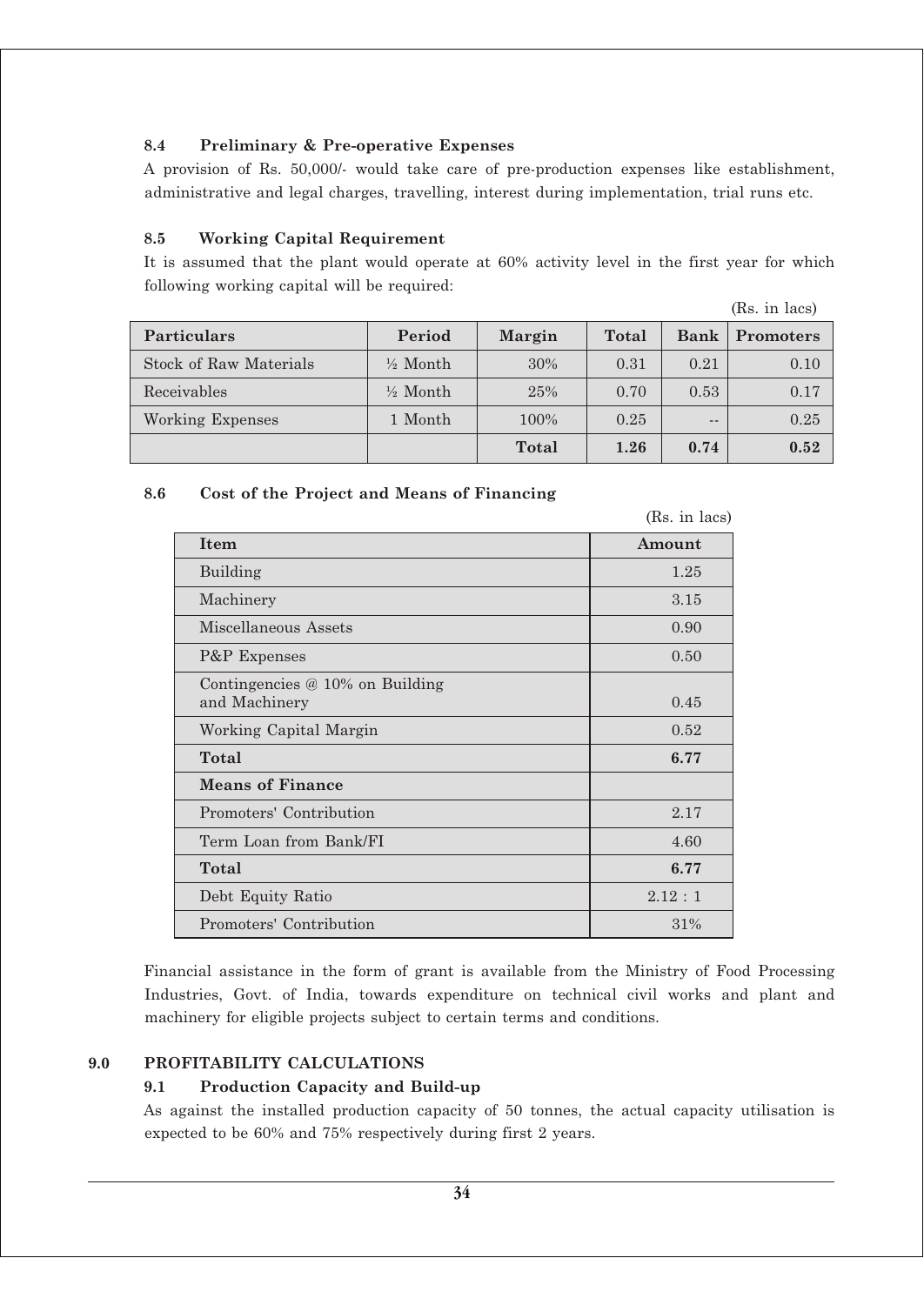# **9.2 Sales Revenue at 100%**

(Rs. in lacs)

| Product           | Qty.<br>(Tonnes) | <b>Selling Price</b><br>Rs. | <b>Sales</b> |
|-------------------|------------------|-----------------------------|--------------|
| Assorted Biscuits | 50               | $55,000/$ -                 | 27.50        |

# **9.3 Raw and Materials Required at 100%**

(Rs. in lacs)

| Product            | Qty.<br><b>Tonnes</b> | Rate per<br>Ton (Rs.) | Value |
|--------------------|-----------------------|-----------------------|-------|
| Wheat Flour        | 35                    | 12,000                | 4.20  |
| Yeast              | $\mathbf{1}$          | 35,000                | 0.35  |
| Sugar              | 20                    | 17,000                | 3.40  |
| Ghee               | 2.5                   | 90,000                | 2.25  |
| Milk Powder        | 0.5                   | 80,000                | 0.40  |
| Salt               | $\mathbf{1}$          | 4,000                 | 0.04  |
| Edible Colours and |                       | $- -$                 | 0.24  |
| Flavours           |                       |                       |       |
| Packing Materials  | --                    | --                    | 1.20  |
|                    |                       | <b>Total</b>          | 12.08 |

# **9.4 Utilities**

Requirement of utilities are already discussed. Annual expenditure at 100% activity level is expected to be Rs.60,000/-.

# **9.5 Selling Expenses**

Marketing will be very crucial. Traders/retailers shall have to be paid attractive commission in the range of 12½% to 15½ %. Hoardings shall have to be put up or pamphlets to be distributed. Hence a provision of 20% of sales income is made.

# **9.6 Interest**

Interest on term loan of Rs. 4.60 lacs is calculated @ 12% per annum considering repayment in 4 years including a moratorium period of 1 year. Interest on bank assistance for working capital is calculated @ 14% per annum.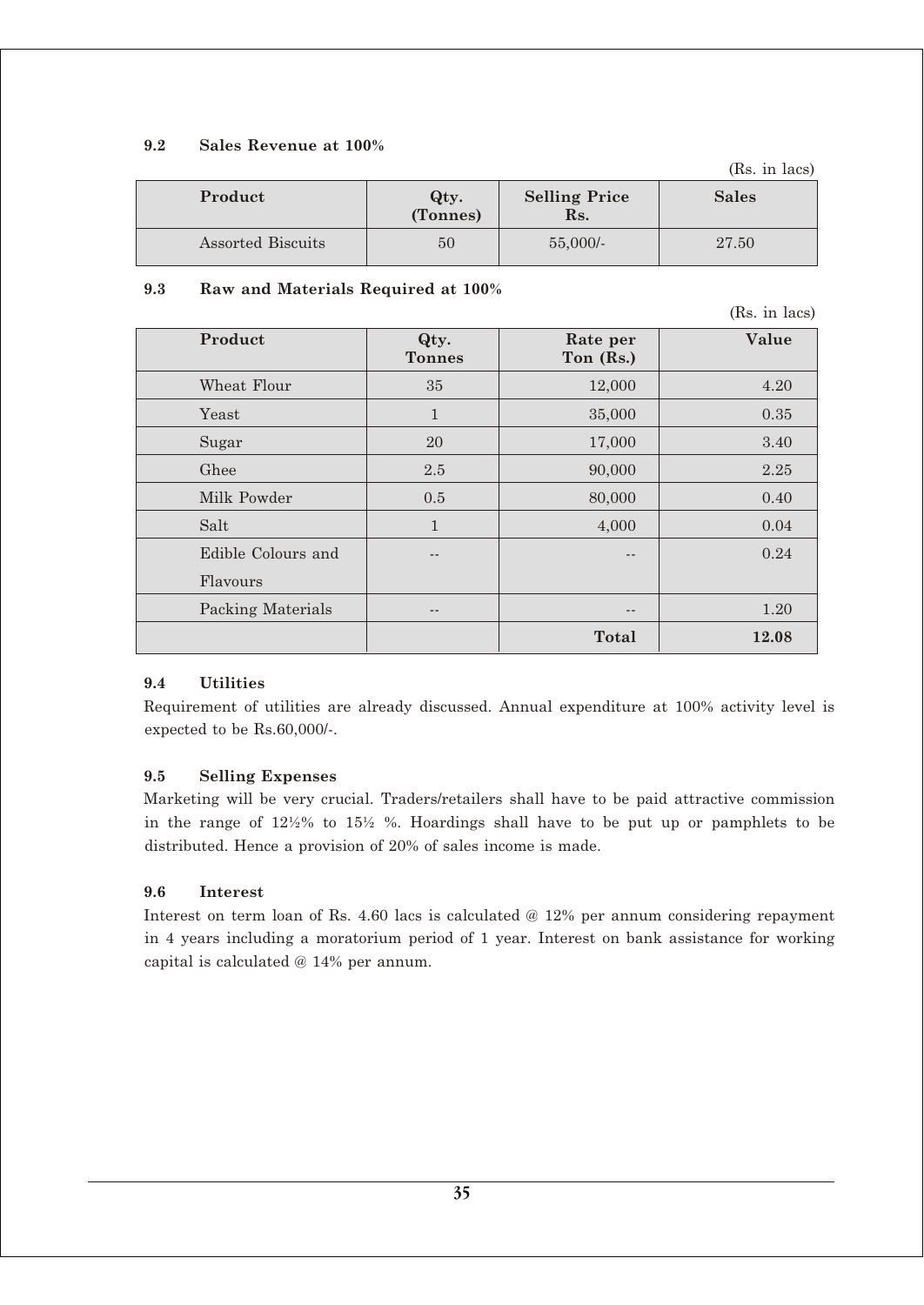# **9.7 Depreciation**

It is calculated on WDV basis @ 10% on building and 20% on machinery and miscellaneous assets.

# **10.0 PROJECTED PROFITABILITY**

| No.          | <b>Particulars</b>                    | 1st Year | 2nd Year              |
|--------------|---------------------------------------|----------|-----------------------|
| $\mathbf{A}$ | <b>Installed Capacity</b>             |          | ----- 50 Tonnes ----- |
|              | Capacity Utilisation                  | 60%      | 75%                   |
|              | Sales Realisation                     | 16.50    | 20.65                 |
| B            | <b>Cost of Production</b>             |          |                       |
|              | Raw and Packing Materials             | 7.25     | 9.06                  |
|              | <b>Utilities</b>                      | 0.36     | 0.45                  |
|              | Salaries                              | 1.20     | 1.40                  |
|              | Stores & Spares                       | 0.30     | 0.42                  |
|              | Repairs & Maintenance                 | 0.60     | 0.80                  |
|              | Selling Expenses 20%                  | 3.30     | 4.15                  |
|              | Administrative Expenses               | 0.24     | 0.36                  |
|              | <b>Total</b>                          | 13.25    | 16.64                 |
| $\mathbf C$  | Profit before Interest & Depreciation | 3.25     | 4.01                  |
|              | Interest on Term Loan                 | 0.52     | 0.35                  |
|              | Interest on Working Capital           | 0.10     | 0.14                  |
|              | Depreciation                          | 0.94     | 0.76                  |
|              | Net Profit                            | 1.69     | 2.76                  |
|              | Income-tax @ 20%                      | 0.33     | 0.56                  |
|              | Profit after Tax                      | 1.36     | 2.20                  |
|              | Cash Accruals                         | 2.30     | 2.96                  |
|              | Term Loan Repayment                   |          | 1.40                  |

(Rs. in Lacs)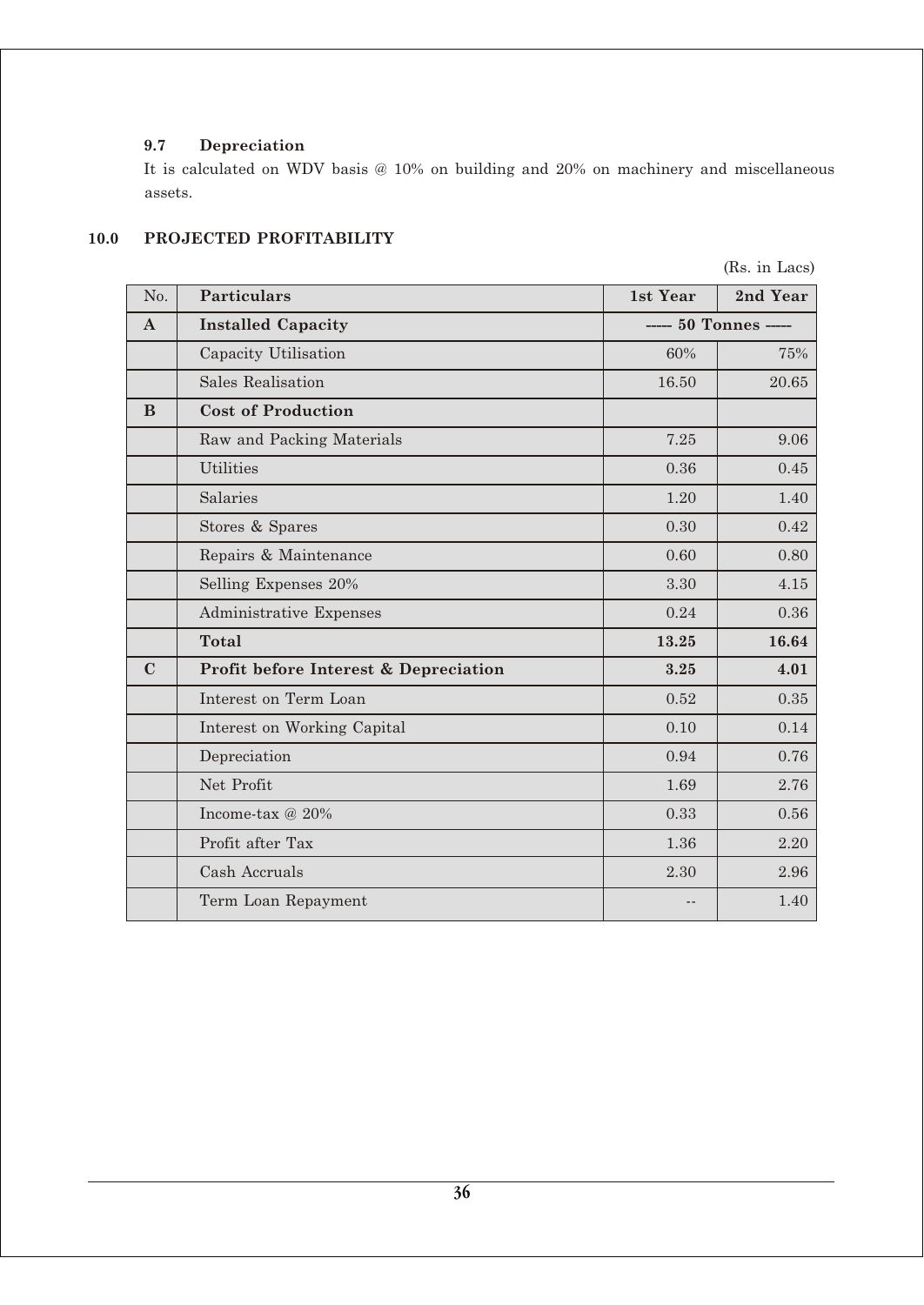### **11.0 BREAK-EVEN ANALYSIS**

(Rs. in lacs)

| N <sub>o</sub> | <b>Particulars</b>                |       | Amount |
|----------------|-----------------------------------|-------|--------|
| [A]            | <b>Sales</b>                      | 16.50 |        |
| [B]            | <b>Variable Costs</b>             |       |        |
|                | Raw and Packing Materials         | 7.25  |        |
|                | Utilities (65%)                   | 0.23  |        |
|                | Salaries (65%)                    | 0.78  |        |
|                | Stores & Spares                   | 0.30  |        |
|                | Selling Expenses (70%)            | 2.31  |        |
|                | Admn Expenses (50%)               | 0.12  |        |
|                | Interest on WC                    | 0.10  | 11.09  |
| [C]            | Contribution [A] - [B]            |       | 5.41   |
| [D]            | <b>Fixed Cost</b>                 |       | 3.26   |
| [E]            | Break-Even Point $[D]$ $\div$ [C] |       | 60%    |

### **12.0 (A) LEVERAGES**

**Financial Leverage**

 $=$  EBIT/EBT  $= 2.31 \div 1.69$  $= 1.37$ 

# **Operating Leverage**

= Contribution/EBT  $= 5.41 \div 1.69$ = 3.20

# **Degree of Total Leverage**

 $=$  FL/OL  $\,$  $= 1.37 \div 3.20$  $= 0.43$